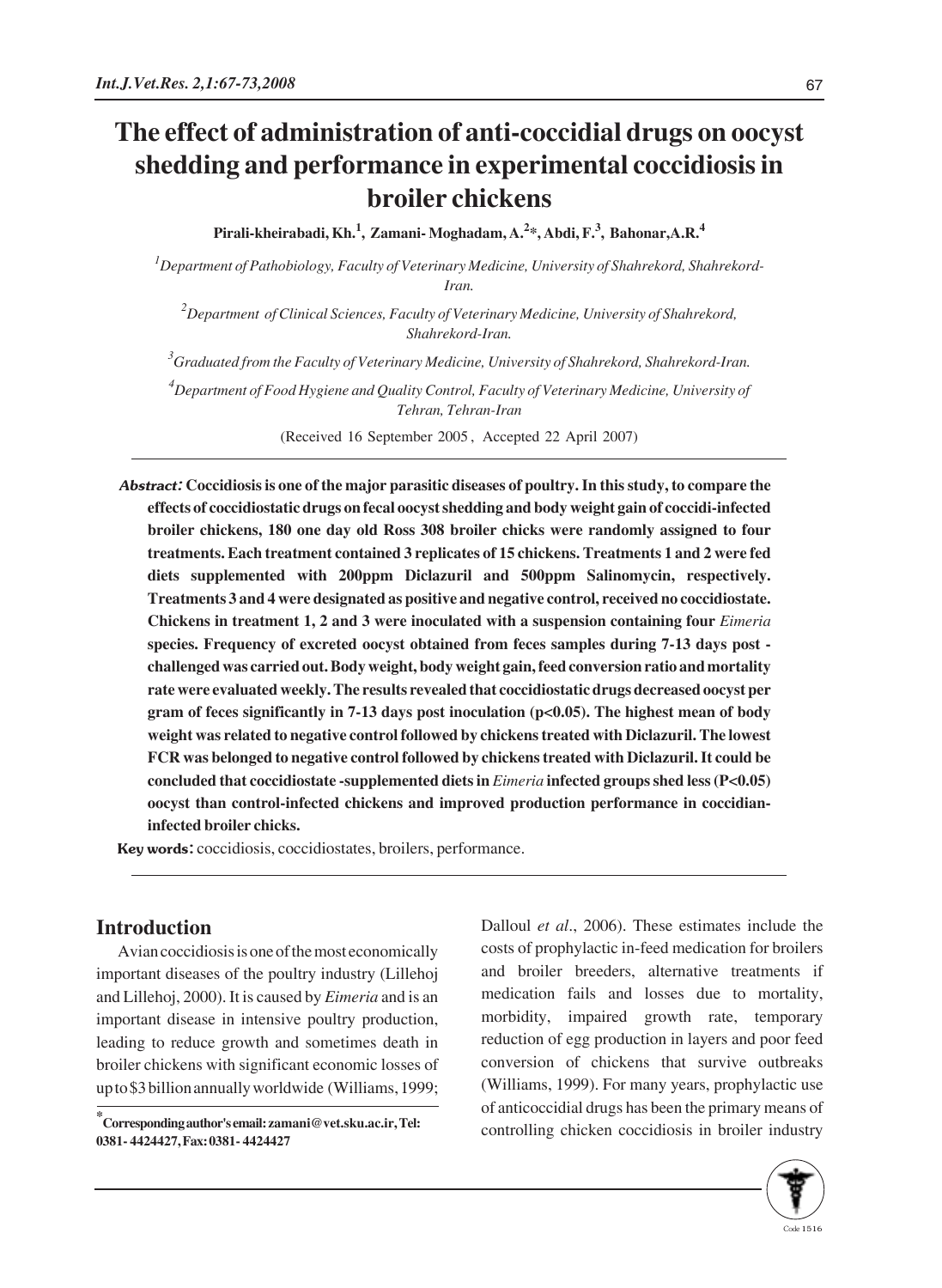| Diets                        | Primal substances      |                          |  |
|------------------------------|------------------------|--------------------------|--|
| Growth diet days $22-49\%$ ) | Starter diet d1-21 (%) |                          |  |
| 59.5                         | 57.5                   | Corn                     |  |
| 36.0                         | 38.0                   | Soya                     |  |
| 1.2                          | 1.2                    | Carbonate calcium powder |  |
| 1.8                          | 1.8                    | Di-calcium phosphate     |  |
| Vitamin/Mineral 0.5          | Vitamin/Mineral 0.5    | Vit+Min.Promix           |  |
| 0.1                          | 0.1                    | Vit-A                    |  |
| 0.1                          | 0.1                    | Vit-B                    |  |
| 0.1                          | 0.1                    | Vit-D3                   |  |
| 0.1                          | 0.1                    | Vit-E                    |  |
| 0.05                         | 0.05                   | Vit-K                    |  |
| 0.18                         | 0.16                   | Methionine               |  |
| 0.08                         | 0.07                   | Lysine                   |  |
| 0.28                         | 0.29                   | Salt                     |  |
| 0.02                         | 0.03                   | Multi Enzyme             |  |
| 100%                         | 100%                   | Total                    |  |

**Table1: Feedstuffs and amount of starter and grower diets for experimental coccidiosis.**

**Table1(continued): The compositions of Vitamins and mineral supplements.**

| Vitamin + Mineral supplements |                |                    |                    |  |  |  |
|-------------------------------|----------------|--------------------|--------------------|--|--|--|
| Vit A                         | 5000000 IU     | Carrier            | 1000 <sub>gr</sub> |  |  |  |
| Vit D3                        | 5000 IU        | Vit H <sub>2</sub> | $2 \frac{gr}{kg}$  |  |  |  |
| $V$ it $K$                    | 5000mg/kg      | Antioxidant        | 0/4gr/kg           |  |  |  |
| Vit E                         | 5500mg/kg      | Cuso4              | 16gr/kg            |  |  |  |
| B1                            | 4 gr/kg        | CaI2               | 0/6/kg             |  |  |  |
| B <sub>2</sub>                | 3/3gr/kg       | Premix             | 8gr/kg             |  |  |  |
|                               |                | Selenium           |                    |  |  |  |
| B <sub>3</sub>                | 4 gr/kg        | Carrier            | 1000 <sub>gr</sub> |  |  |  |
| <b>B5</b>                     | 12gr/kg        | Mn <sub>0</sub>    | 64gr/kg            |  |  |  |
| <b>B6</b>                     | 1.2gr/kg       | Feso4              | 100g/kg            |  |  |  |
| B9                            | $0/5$ gr/ $kg$ | Zno                | 44gr/kg            |  |  |  |
| <b>B12</b>                    | 0/6gr/kg       | Colin              | 400gr/kg           |  |  |  |
|                               |                | chlorides          |                    |  |  |  |

and has played a major role in the growth of this industry. Modern intensive poultry production is largely dependent upon chemoprophylaxis for the control of coccidiosis (Chapman, 1999; Allen and Fetterer, 2002). The effective use of anticoccidial drugs over the past 50 years has played a major role in the growth of poultry industry and has allowed the increased availability of high quality, affordable poultry products to the consumer. Medication current by anticoccidial drugs in chicken had been started about 30 years ago in Iran and numerous products were introduced, many of which are available and used today (Rahbari *et al*., 1995). The recent anticoccidial drugs for control of coccidiosis are Diclazuril, and Salinomycin. Chapman (1999) and McDougald *et al* (1990a,b) reported that Diclazuril has a potent, broad-spectrum anticoccidial activity against *Eimeria* species and it was noted to be highly effective against the six major pathogenic species of *Eimeria*. The aim of this study was to determine the effects of administration of anti-coccidial drugs (Salinomycin and Diclazuril) on oocyst shedding, body weight and feed efficiency of broiler chickens in experimental coccidiosis in north districts of Iran.

## **Materials and Methods**

**Oocyst preparation:** The oocyst were collected from department of parasitology collection, faculty of veterinary medicine, University of Tehran, Iran,

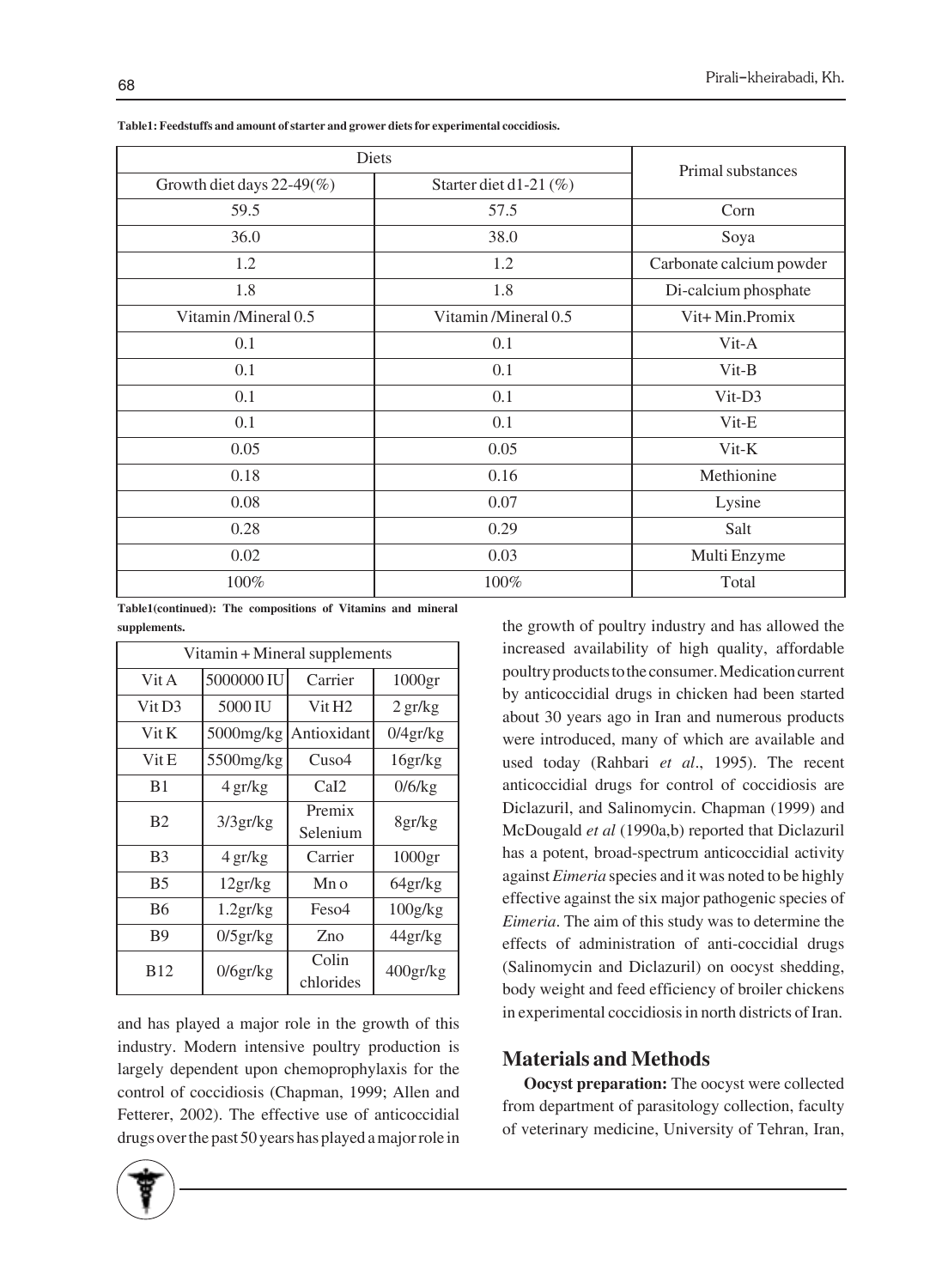

**Fig. 1- Effect of administration of anti-coccidial drugs on oocyst shedding after challenged of 180 broiler chickens with pathogenic species of** *Eimeria* **in experimental coccidiosis.**

containing a mixture of four incident Iranian *Eimeria* species (*Eimeria tenella*, 3×10<sup>4</sup> , *Eimeria necatrix*, 3×104 *Eimeria maxima*, 4×104 and *Eimeria*  $\alpha$ *cervulina*, 10<sup>5</sup>). For this study one hundred and eighty one - day old Ross 308 broiler chicks were randomly assigned to 4 groups, containing 45 chicks in each treatment. Each group contained three replicates of 15 chicks. Each replicate allocated in separated pen in similar condition that was equal for all groups. During the experiment (49 d) the chickens were fed with a diet based on corn and soybean meal (table 1) and food and water were provided ad libitum. Treatments 3 and 4 (as positive and negative control, respectively) received no coccidiostates and treatments 1 and 2 were fed diets supplemented with Diclazuril  $0.02\%$  (200 ppm) and Salinomycin  $0.05\%$ (500 ppm) (Kimiaphaam.CO.Ltd.), during the experiment, respectively. Chickens in all groups except negative control were inoculated orally by 0.5 ml of mixture of sporulated oocyst of four mentioned pathogenic species of *Eimeria* at the end of fourth week (26 d) of age (Chapman, 1989).

Flock was monitored for signs of disease and mortality. Oocyst shedding was assessed as described by Min *et al*., 2001. Briefly, fecal droppings from each group (4 treatments) were collected for 7 days, starting on the7th d p-I, fecal material ground and homogenized. Then two 35 ml samples were taken and diluted and the oocysts were counted microscopically using a Mc Master counting



**Fig. 2- Effect of administration of anti-coccidian drugs on feed conversion ratio (FCR) in 180 broiler chickens in 2-7 weeks post - Inoculation.**

chamber. The total number of oocyst was calculated using the formula:

Total oocyst = oocyst count  $\times$  dilution factor $\times$ (fecal sample volume / counting Chamber volume).

Body weights (BW), body weight gains (BWG), feed intake (FI) and feed conversion ratio (FCR) were determined on weekly basis in all groups and replicates. FCR was calculated using the formula:  $FCR = total feed intake / weight of alive + dead$ chickens. The dead chickens in each group were weighed with an analytical scale on daily basis and were down a necropsy for diagnosis reason of mortality during experiment.

All data were subjected to ANOVA, significant differences in the ANOVA were compared using Tukey's test. Differences between means were considered significant at p< 0.05. (Steel and Torrie, 1989).

#### **Results**

**Oocyst shedding:** Frequency of excreted coccidian oocyst obtained from feces samples during 7-13 days post -challenged showed that the most excreted oocyst was related to positive control and shed maximum  $1.75 \times 10^5$ . The lowest oocyst per gram of feces was for negative control which was maximum 50 oocysts per gram of feces (Fig.1). The birds infected with *Eimeria* and fed diets supplemented with Diclazuril and Salinomycin shed  $1.1\times10^4$  and  $6.3\times10^4$  oocysts, respectively 10 days

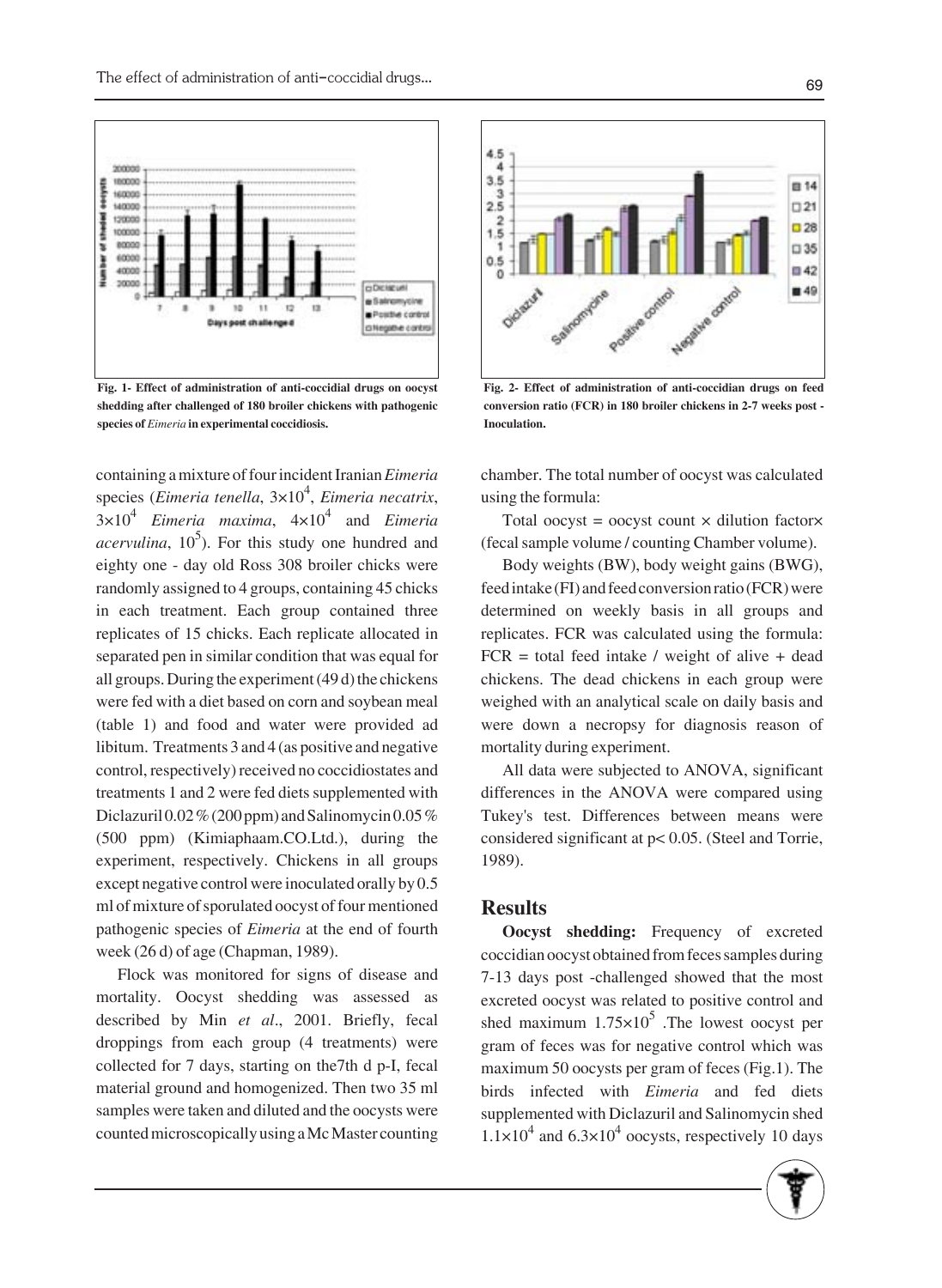| Age $(\text{day})$<br>Treatments <sup>7</sup> | 14                | 21               | 28                                                                   | 35                            | 42                                                           | 49                               |
|-----------------------------------------------|-------------------|------------------|----------------------------------------------------------------------|-------------------------------|--------------------------------------------------------------|----------------------------------|
| Diclazuril                                    | $386.67 \pm 3.33$ | $706.67\pm 6.67$ | $1193 \pm 39^{ba}$                                                   |                               | $1675.66 \pm 57.85^{\circ}$ 1975.66 $\pm$ 21.30 <sup>a</sup> | $2482 \pm 80.80^a$               |
| Salinomycin                                   |                   |                  | $370.67 \pm 14.62 \times 673.33 \pm 18.56 \times 125.33 \pm 54.84^b$ | $1624 \pm 70.29$ <sup>a</sup> | $1643\pm58.70^{b}$                                           | $[2033.33 \pm 92.79^b]$          |
| Positive control                              | $360 \pm 10$      | $685 \pm 22.55$  | $1042 \pm 29.96^b$                                                   | $1086 \pm 5.29^b$             | $1026 \pm 38.07^c$                                           | $1261.33 \pm 51.65$ <sup>c</sup> |
| Negative control                              | 380±1             | 723.67±13.17     | $1130 \pm 23.02^b$                                                   | $1623.33 \pm 56.08^{\circ}$   | $2065 \pm 49.07^a$                                           | $2503.33 \pm 74.4a$              |

**Table2: Effect of administration of anti-coccidian drugs on mean body weight (g) in broiler chicks in experimental coccidiosis. \*Different letters (a-c) in column indicate significant differences between treatments (based on Tukey test, at 0.05 levels).**

**Table3: Effect of administration of anti-coccidian drugs on weight gain in broiler chickens in experimental coccidiosis (g). Different letters (a-c) in columns indicate significant differences between treatments (based on Tukey test, at 0.05 levels).**

| Age $(\text{day})$ | $15 - 21$          | $22 - 28$          | $29 - 35$            | $36 - 42$                    | $43 - 49$                     |
|--------------------|--------------------|--------------------|----------------------|------------------------------|-------------------------------|
| Treatments         |                    |                    |                      |                              |                               |
| Diclazuril         | $320 \pm 5.77$     | $486.33 \pm 36.22$ | $482.66 \pm 18.94^a$ | $300\pm38.30^a$              | $506.66 \pm 62.05^{\text{a}}$ |
| Salinomycin        | $302.66 \pm 33.17$ | $452 \pm 67.58$    | $498.66 \pm 47.01^a$ | $19\pm 107.70^b$             | $390.33 \pm 40.91^{ab}$       |
| Positive control   | $325 \pm 18.93$    | $357 \pm 22.86$    | $44\pm35.23^{b}$     | $-60\pm33.24^{\circ}$        | $235.33\pm39.93^{b}$          |
| Negative control   | $343.66 \pm 12.72$ | $406.33 \pm 9.87$  | $493.33 \pm 43.65^a$ | $442 \pm 76.79$ <sup>a</sup> | $438 \pm 26^{\circ}$          |

**Table 4: Effect of administration of anti-coccidian drugs on feed intake (g) in broiler chickens in experimental coccidiosis. Different letters (a-c) in column indicate significant differences between treatments (based on Tukey test, at 0.05 levels).**

| Age $(\text{day})$<br>Treatments | 14                 | 21                 | 28                                                        | 35                   | 42                                                                            | 49                                                       |
|----------------------------------|--------------------|--------------------|-----------------------------------------------------------|----------------------|-------------------------------------------------------------------------------|----------------------------------------------------------|
| Diclazuril                       | $445 \pm 5.77$     |                    | $\left[893.55 \pm 101.61 \right] 1762.77 \pm 57.100^{ba}$ | 2455.33±77.89        | $4051.11 \pm 228.17^a$                                                        | 5412.45±44.87 <sup>a</sup>                               |
| Salinomycin                      | $458.33 \pm 12.93$ | $936.66 \pm 39.64$ | $1884.66 \pm 44.98$ <sup>b</sup>                          | 2384.25±52.93        |                                                                               | 4019.55±311.85 <sup>a</sup> 5157.96±120.98 <sup>ab</sup> |
| Positive<br>control              | $435 \pm 2.88$     | 854.58±80.46       | $1625.51 \pm 56.34$ <sup>a</sup>                          | $2246.66 \pm 140.30$ | $2973.33 \pm 72.77^b$                                                         | $4713.33 \pm 134.83^{b}$                                 |
| Negative<br>control              | $446.84 \pm 6.84$  | 858.42±68.59       | $1626 \pm 28.41^a$                                        | 2436.98±91.17        | $\left[4098.17 \pm 114.560^{\circ}\right]$ 5303.33 $\pm$ 125.27 <sup>ab</sup> |                                                          |

**Table 5: Effect administration of anti-coccidian drugs on mortality rate% in broiler chickens in experimental coccidiosis. Different letters (a-c) in columns indicate significant differences between treatments (based on Tukey test, at 0.05 levels).**

| Age $(\text{day})$<br>Treatments | 7               | 14       | 21                            | 28               | 35                 | 42                 | 49         |
|----------------------------------|-----------------|----------|-------------------------------|------------------|--------------------|--------------------|------------|
| Diclazuril                       | $0.33 \pm 0.33$ | $\theta$ | $\overline{0}$                | $1\pm 0ab$       | $1.33 \pm 0.33$ ac | $1.33 \pm 0.33$ ab | $\Omega$   |
| Salinomycin                      | $0.33 \pm 0.33$ | $\theta$ | $\overline{0}$                | $0.67 \pm 0.33a$ | $2\pm 0a$          | $1 \pm 0a$         |            |
| Positive control                 | $\Omega$        | 0        | 0                             | $\Omega$         | $2\pm 0b$          | 6±0b               | $2\pm 0 b$ |
| Negative<br>control              | $1\pm 0$        |          | $0.33\pm0.33$   $0.33\pm0.33$ | $0.33 \pm 0.33a$ | $0.33 \pm 0.33c$   | $\Omega$           |            |

post -inoculation (Fig.1). In this experiment, usage of anti-coccidian drugs caused considerable decrease in oocyst shedding through feces, whereas there were significant differences among treated groups and positive controls in 7-13 days post- inoculation (p<0.05 ). This way, in all of post- challenged days,

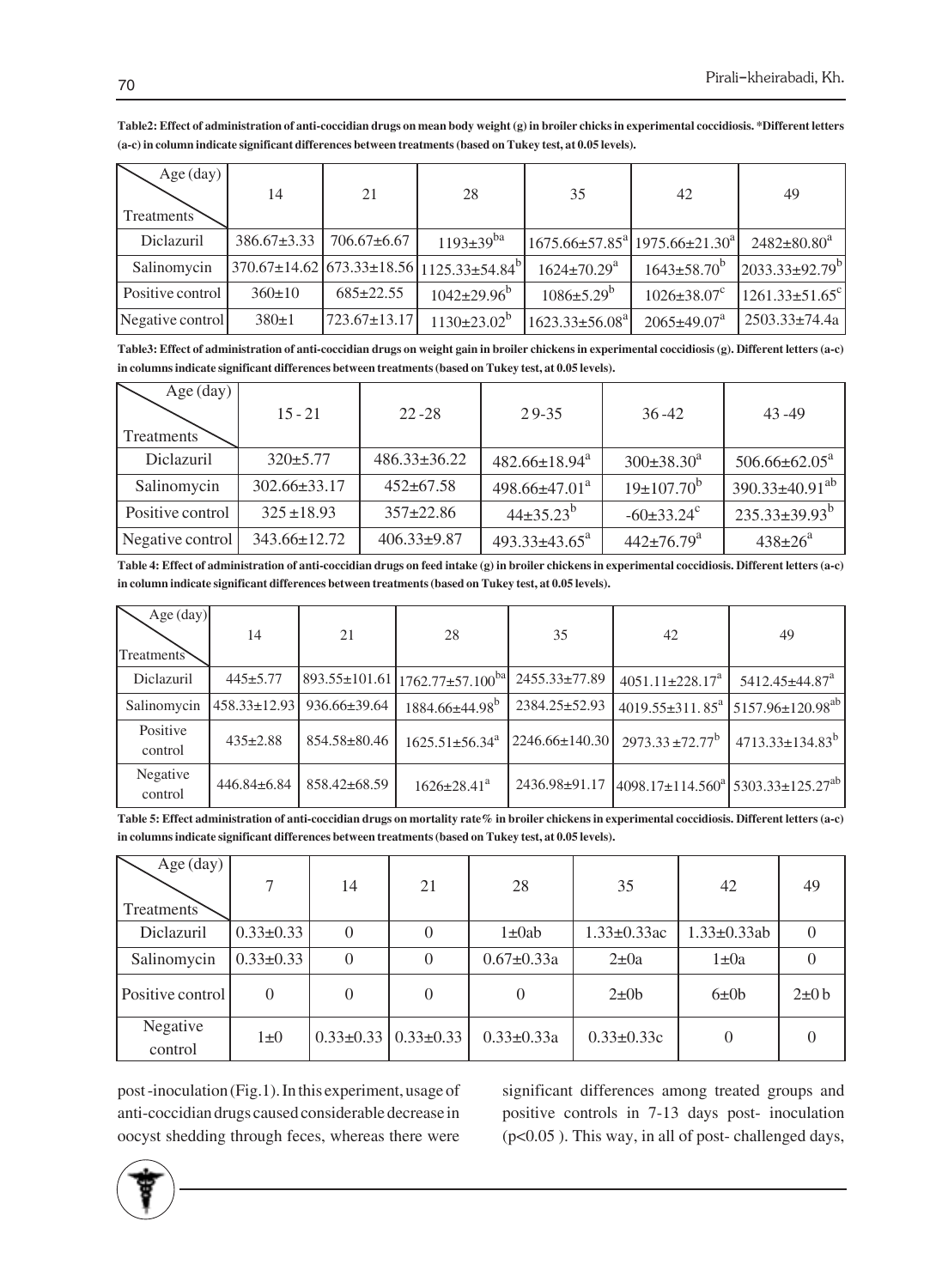the number of OPG in positive control groups was significantly more than other groups  $(p<0.05)$ . Diclazuril was more efficient in reducing oocyst output and birds of the Salinomycin group shed significantly  $(p<0.05)$  more oocysts (Fig.1). Also, there were significant differences among all groups except negative control and the group fed diet supplemented with Diclazuril.

**Mean body weight:** The obtained results from The BW of different treatments are shown in table 2. The lowest B.W was related to the chickens in positive control with significant differences in B.W among treatments. B.W in the anti-coccidial supplemented groups was significantly higher than positive control (p<0.05). Finally, significant differences for mean B.W among treatments were observed after  $3<sup>rd</sup>$  week but significant differences among treatments were more pronounced after  $4<sup>th</sup>$ week that chickens were challenged with pathogenic species of Eimera. However there was a considerable difference between groups fed diets supplemented with Diclazuril and Salinomycin at the end of experimental period.

**Body weight gain (growth rate):** Regarding increase in weekly body weight, the most mean growth rate during  $3<sup>rd</sup>$ -  $7<sup>th</sup>$  weeks was belonged to negative control and groups fed diets supplemented with Diclazuril and Salinomycin, respectively (Table3). The lowest weekly body weight gain was related to positive control. According to statistical analysis differences between body weight gains were significant especially between groups received diet supplemented with Diclazuril or salinomycin and the positive control. Between 36 to 42 and 43 to 49 dP-I, weight gains of birds on the Salinomycin and Diclazuril diets groups were higher than those of positive control.

4- Feed Intake and Feed Conversion Ratio: Amounts of food consumption in different treatments are presented in Table 4. According to the obtained results the lowest and the highest FI during the experiment were belonged to positive control and the chickens treated with Diclazuril, respectively (Table 4). Feed intake in groups received diet supplemented with Diclazuril was significantly higher than positive control (p<0.05) and no difference was observed between groups consumed anticoccidial drugs at the end of experiment. Amounts of FCR in different treatments have been indicated in (Fig. 2). According to the obtained results the negative control (nonchallenged chickens) had the lowest FCR at the end of experiment. The highest FCR was related to positive control which was  $\geq 3$ . Differences among FCR in treatments from post challenged day till the end of experiment were significant (p<0.05). FCR of the anti-coccidian supplemented groups was significantly lower than positive control group (p<0.05). Except week 7, in other week's postinoculation there were no significant differences in feed conversion ratio between groups consumed anticoccidial drugs (Fig. 2).

Mortality: Although mortality occurred in all infected groups, but the highest mortality was observed in infected and unmedicated control (10 birds) followed by groups received Salinomycin and Diclazuril (3 and 4 birds), respectively. Mortality rate in negative control was less than other treatments and there were no significant differences among treatments before challenge (Table 5).

### **Discussion**

There is no doubt that coccidiosis is a common and an important disease in the domestic fowl. It has been shown that the disease has brought about great economical losses in the poultry industry of Iran (Rahbari *et al*., 1995). In regard to oocyst shedding, all the groups fed Salinomycin and Diclazuril supplemented diets and infected with *Eimeria* shed less oocysts than non-coccidiostatic group (positive control). There was negative correlation between oocyst shedding and body weight gains in this study. Similar correlation between weight gain and the numbers of excreted oocysts has been previously reported in other study on coccidiosis (Sunghyen *et al*., 2007). Weight gain is usually used as a parameter following infection with *Eimeria* spp (Bahgat *et al*., 2005; Gil de los santos *et al*., 2005). During *Eimeria* infection, chickens fed 200 ppm Diclazuril apparently had more mean body weight and gained more weight than birds of other infected groups.

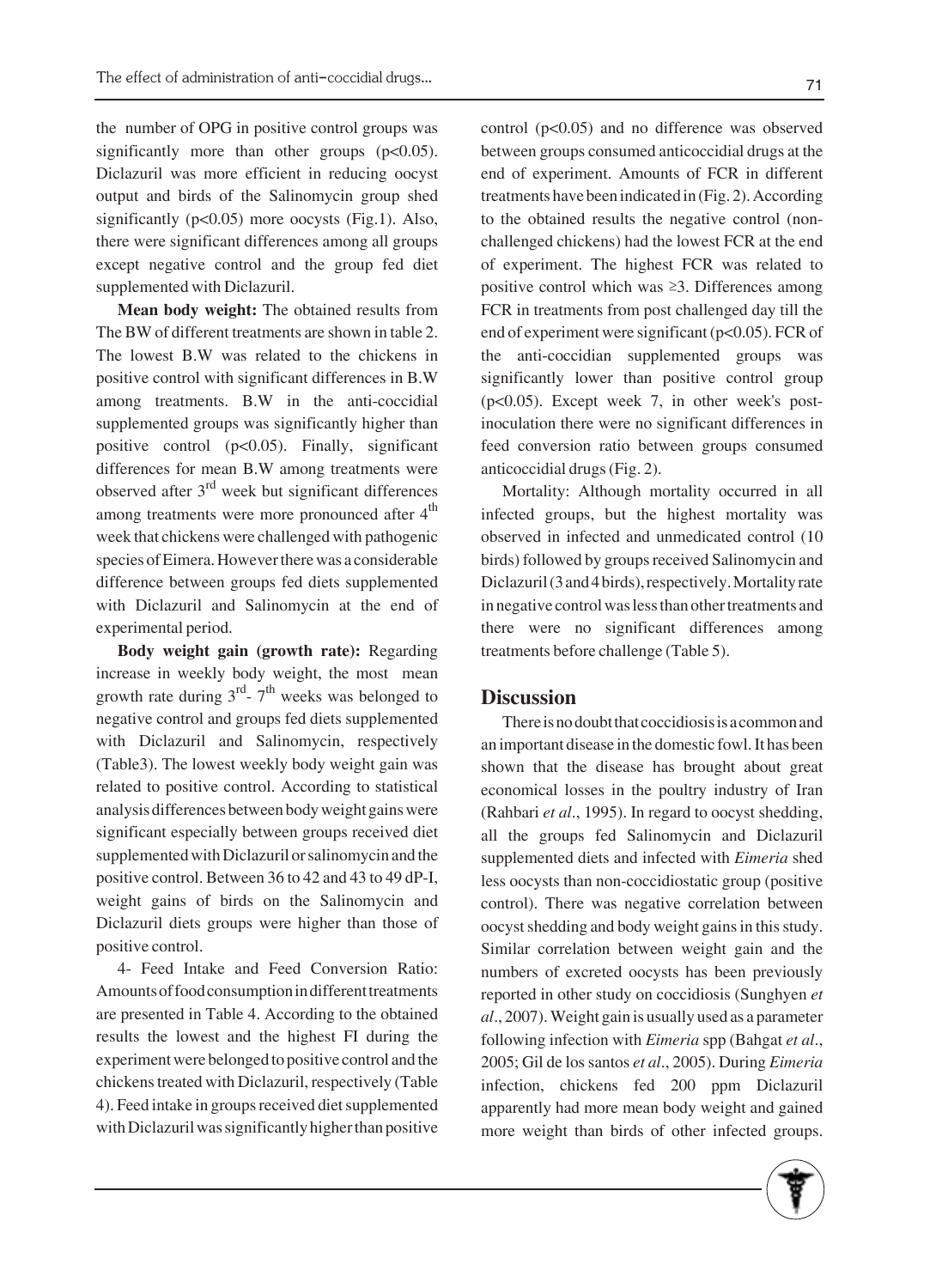Although such differences were not significant. Rate of sheded oocyst was increased slowly and the highest oocysts outputs were in 10 days post inoculation, and then decreased (Fig. 1). This happened because at beginning of infection, chickens immunity system could not decrease oocyst output, after few weeks' immunity level went up and decreased the oocyst shedding (Mathis, 1999; Weppelman *et al*.,1997). Finally anti-coccidial drugs couldn't completely inhibit the oocyst shedding (Fig. 1). The result of the present study indicated that groups fed Diclazuril consumed more food when compared to other groups. All infected groups except groups supplemented diet with Diclazuril showed a depression in weight gain and impaired feed conversion as compared to un-infected control. The differences were more pronounced in groups Diclazuril and positive control. All treatments (especially positive control) caused impaired FCR (Fig. 2). The reason for this impairment is that the organism destroys the absorptive mucosal surface of the intestine (Logan *et al*., 1993). Comparing the anticoccidial effect of Salinomysin and Diclazuril indicated that Diclazuril was more effective on oocyst shedding significantly and was highly effective against combined infection with *Eimeria* Spp and improved production performance in coccidi- infected broiler chickens than Salinomysin.

#### **References**

- Allen, P.C., Fetter, R.H. (2002) Recent advances in 1. biology and immunobiology of *Eimeria* species and in diagnosis and control of infection with these coccidian parasites of poultry. Clin. Microbiol. Rev. 15: 58-65
- 2. Bahgat, M., Maghraby, A.S., Ab Del-Fatah, OM., Elshafei, A.M. ( 2005) Immunization of mice with crude extract of Saccharomyces boulardii yeast induces cross-reactive immune responses with antigenic preparations from different developmental stages of the Schistosoma mansoni and reduces the

parasite wormburden. J. Egypt. Soc. Parasitol; 35:563-80.

- Chapman, H.D. (1989) Sensitivity of field isolated of 3. *Eimeria tenella* to anticoccidial drugs in the chicken. Res.Vet.Sci. 47: 123-128.
- Chapman, H.D. (1999) Anticoccidial drugs and their 4. effects upon the development of immunity to *Eimeria* infections in poultry. Avian. Pathol. 28: 521- 535.
- 5. Dalloul, R.A., Lillehoj, H.S., Lee J.S, Lee, S.H., Chung, K.S. (2006). Immunopotentiating effect of a Fomitella fraxinea-derived lectin on chicken immunity and resistance to coccidiosis. Poult. Sci. 85: 446-451.
- Gil de los Santos, J.R., Storch, O.B., Gil-Turnes, C. 6. (2005) Bacillus cereus var. toyoii and Saccharomyces boulardii increased feed efficiency in broilers infected with Salmonella enteritidis. Br. Poult. Sci. 46: 494- 497.
- 7. Logan, N.B., McKenzie, M.E., Conway, D.P. (1993) Anticoccidial efficacy of Semduramycin evaluation against field isolated including comparison with Salinomycin, Maduramycine and Monensin in battery tests. Poult. Sci. 72: 2058-2063.
- 8. Lillehoj, H.S., Lillehoj, E. P. (2000) Avian coccidiosis. A review of acquired intestinal immunity and vaccination strategies. Avian. Dis. 44: 408-25.
- Mcdougald, L.F., Mathis, G.F., Seibert, B.P. (1990a) 9 Anticoccidial efficacy of Diclazuril against recent field isolates of *Eimeria* from commercial poultry. farm. Avian. Dis. 34: 911-915.
- 10. Mcdougald, L.F., Seibert, B.P., Mathis, G.F., Quarles, C.L. (1990b) Anticoccidial efficacy of diclazuril in broilers under stimulated natural conditions in floor-pens. Avian. Dis. 34: 905-910.
- 11. Mathis, G. F. (1999) The influence of the coccidiosis vaccine, Coccivac-B, on compensatory weight gain of broiler chickens in comparison with the anticiccidial, Salinomycine.Poult.Sci. 78:117.
- 12. Min, W., Lillehoj, H.S., Burnside, J., Weining, K.C., Staeheli, P. and Zhu, J.J. (2001) Adjuvant effects of IL-1b, IL-2,IL-8, IL-15, IFN-a, IFN-g, TGF-b4 and lymphotactin on DNA vaccination against *Eimeria*



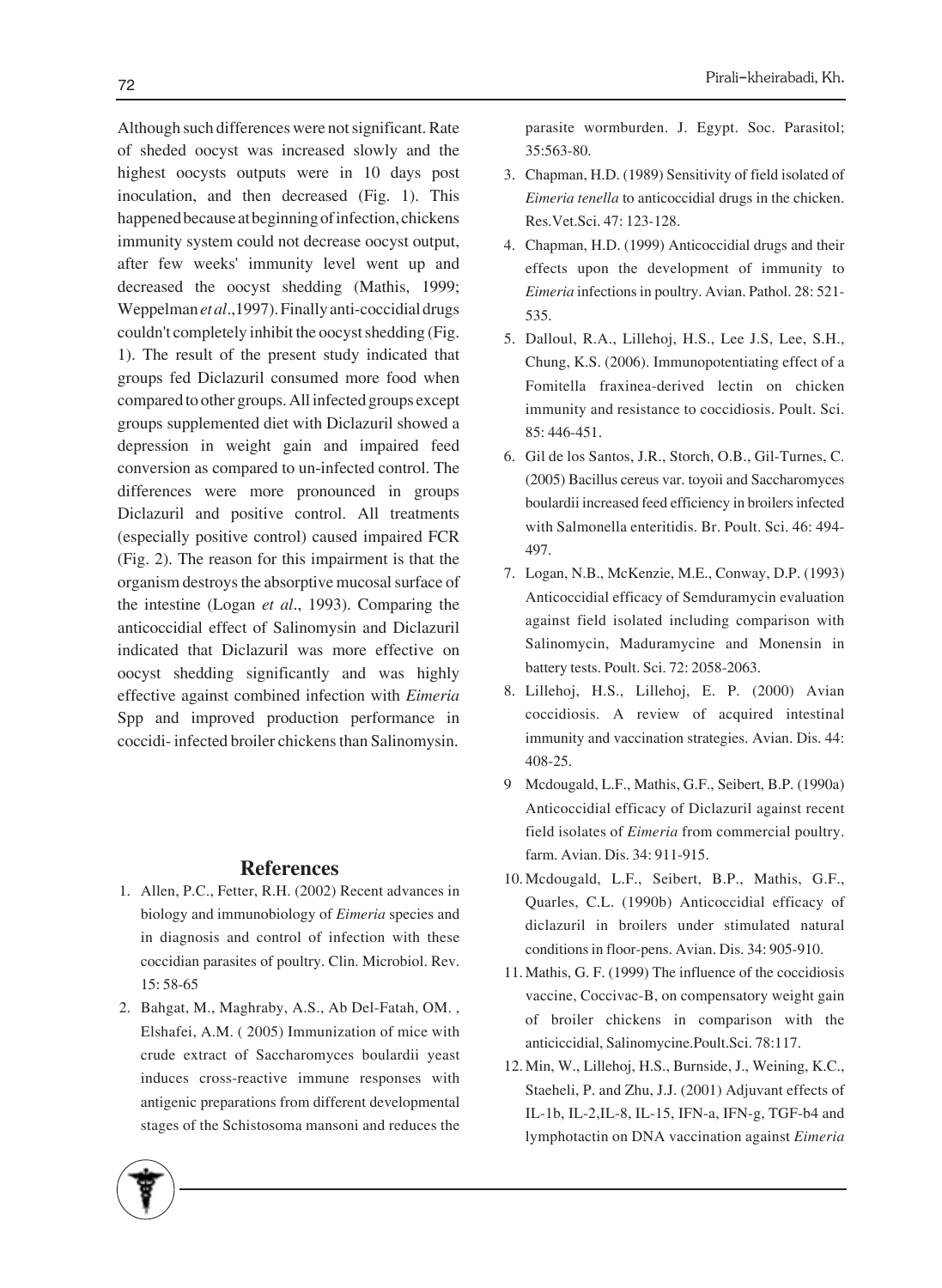*acervulina*. Vaccine. 20: 267-74.

- 13. Rahbari, S., Mehrabani, M., Hesami, A. (1995) Resistance development of field isolated *Eimeria* SPP. against some anticoccidial drugs. J.Fac. Vet. Med. Univ. Tehran. 50: 45-51.
- Lee, S., Lillehoj, H.S., Park, D.W., Hong, Y.H., Lin 14. J.J (2007) Effects of Pediococcus- and Saccharomyces-based probiotic (MitoMaxs) on coccidiosis in broiler chickens. Comp. Immunol. Microb. 30: 261-268.
- 15. Steel, R.G. D., Torrie, J.H. (1989) Principle and Procedure of Statistics. 2<sup>nd</sup>Ed. McGrew-Hill Book Co. NewYork, NY, USA.
- 16. Weppelman, P.M., Olson, G., Smith, D.H., Perstine, A. (1997) Resistance and tolerance of Narasine, Monensinand and Lasolocid in chicken battery trail. Poult. Sci. 65: 1323-1327.
- 17. Williams, R.B. (1999) A compartmentalised model for the estimation of chicken production industry. Int. J. Parasitol. 29:1209-29.